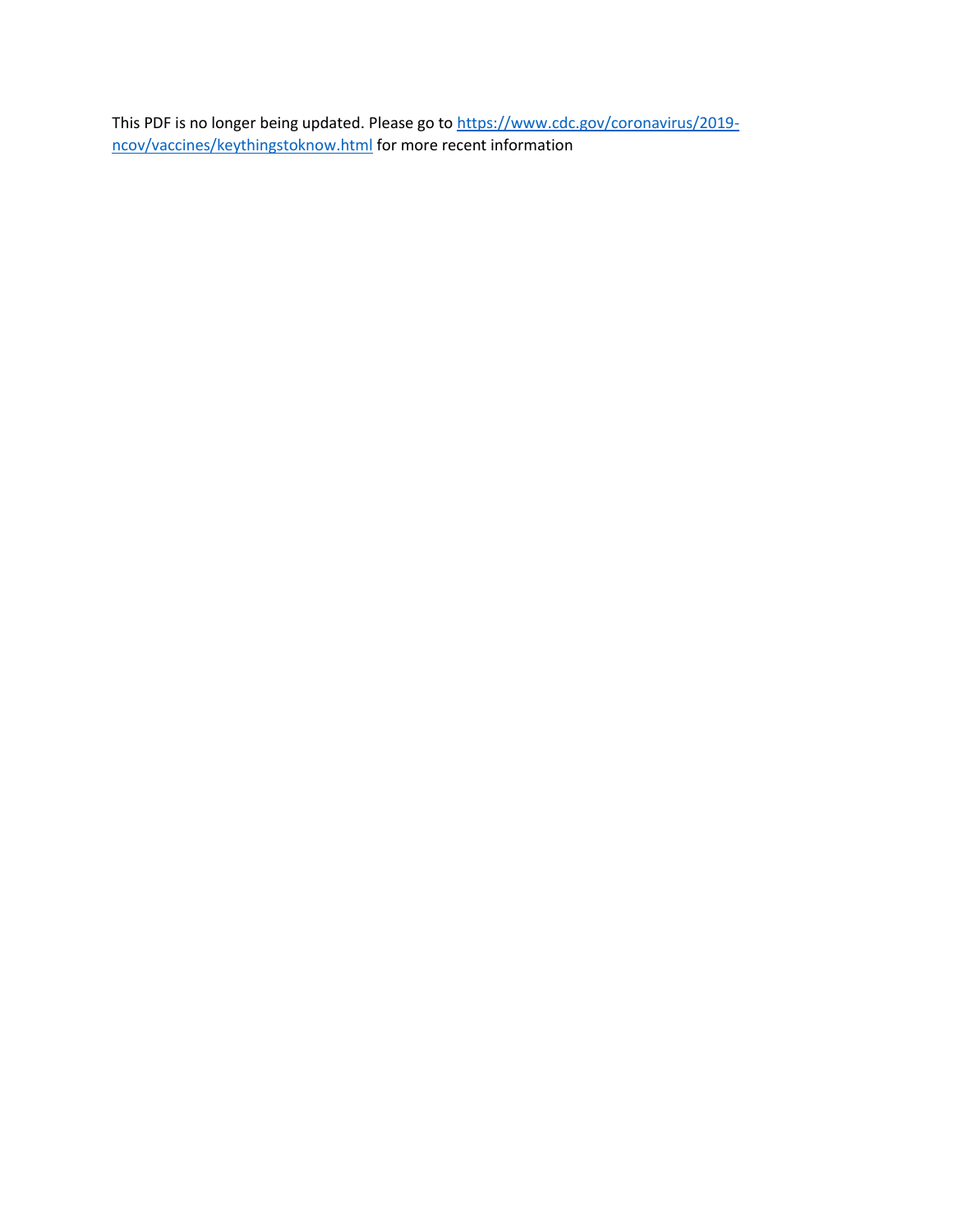Este PDF ya no se está actualizando. Por favor, diríjase a este [recurso](https://www.cdc.gov/coronavirus/2019-ncov/) para obtener la información más reciente.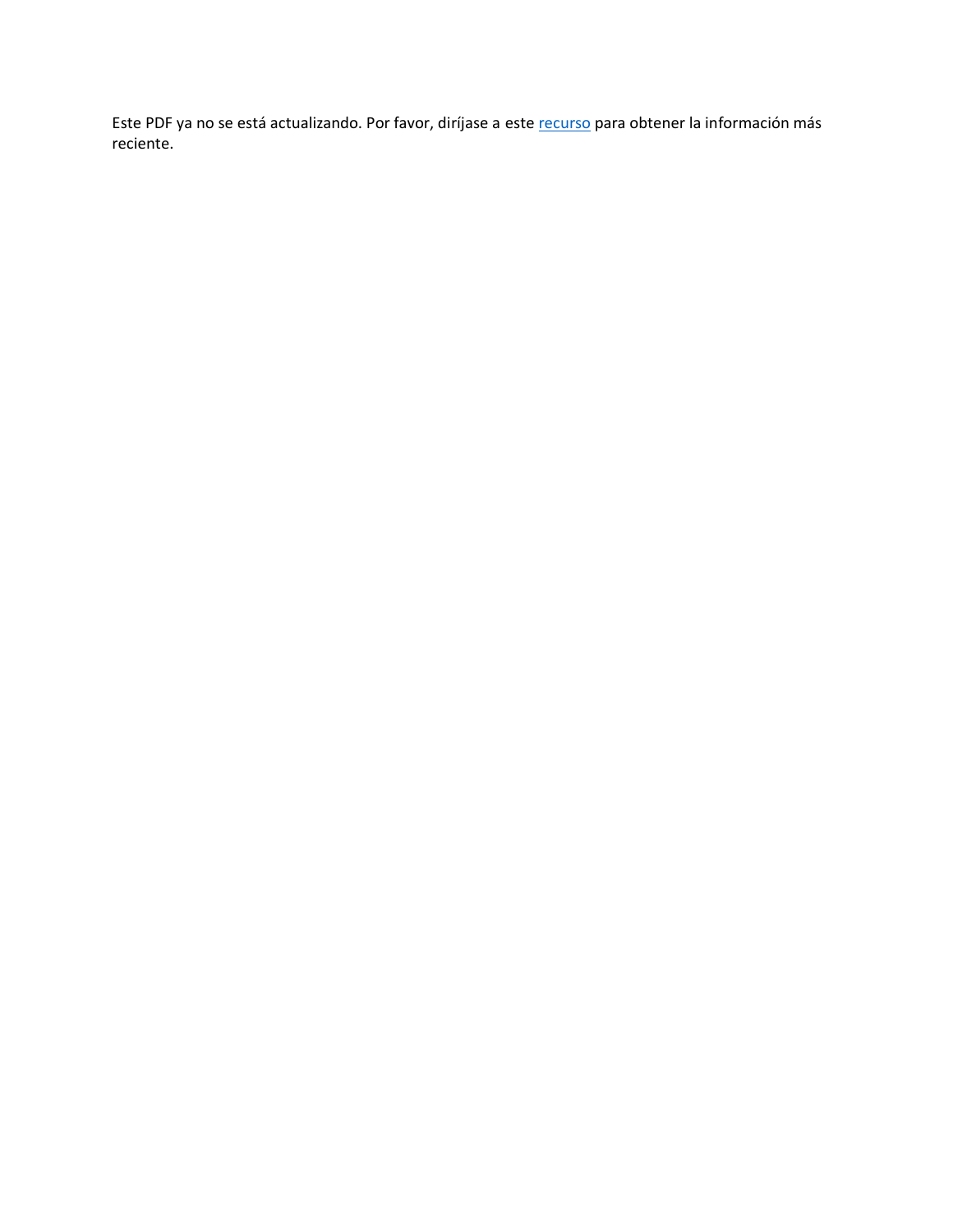

## Vaksen (piki) se youn nan zouti nou genyen pou nou konbat pandemi KOVID-19 la



Pou kanpe pandemi sa a, nou bezwen sèvi ak tout zouti prevansyon nou yo. Vaksen yo se youn nan zouti ki pi efikas pou pwoteje sante w ak evite maladi. Vaksen yo travay avèk defans natirèl kò w, konsa **kò w ap pare pou konbat viris la**, si ou ekspoze (yo rele sa iminite tou). Lòt etap, tankou mete yon mask ki kouvri nen ou ak bouch ou epi rete omwen 6 pye distans ak lòt moun ki ap viv menm kote avèk ou, ede tou sispann pwopaje KOVID-19.

Etid yo fè montre ke vaksen KOVID-19 **yo trè efikas** pou evite ou trape KOVID-19. Ekspè yo panse tou pran yon vaksen KOVID-19 ka ede evite w tonbe malad grav menm si ou pran KOVID-19. Vaksen sa yo pa ka ba ou maladi a.



**Vaksen yo san danje**. Sistèm sekirite vaksen Etazini an asire ke tout vaksen yo san danje nan mezi ke sa posib. Tout vaksen KOVID-19 ke yo te itilize yo te pase nan menm tès sekirite yo epi yo satisfè menm estanda ak nenpòt lòt vaksen yo te pwodui nan ane sa yo. Yon sistèm an plas nan tout peyi a ki pèmèt CDC siveye pwoblèm sekirite epi asire vaksen yo rete san san danje.



## **Diferan kalite vaksen KOVID-19 pral**

**disponib**. Yo bay pifò nan vaksen sa yo an de dòz, youn alafwa epi yo kite tan pase avan lòt la. Premye piki a prepare kò w. Yo bay dezyèm piki a pou pi piti nan twa semèn apre pou asire ke ou gen pwoteksyon total. Si yo di w ou bezwen de piki, asire w ke ou pran tou de. Vaksen yo ka travay nan fason ki yon ti jan diferan, men tout kalite vaksen yo ap ede pwoteje ou.